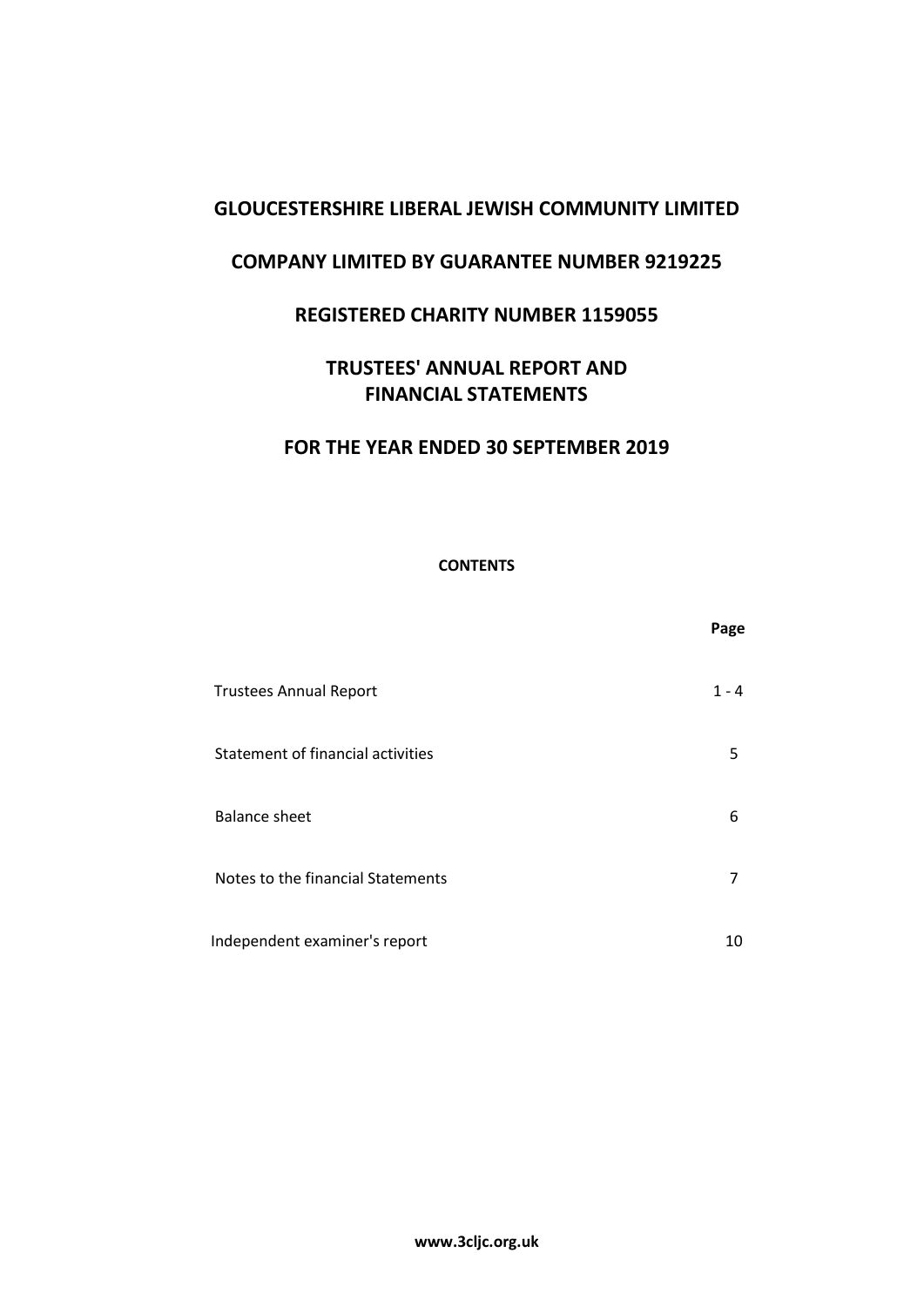#### **TRUSTEES' ANNUAL REPORT**

#### **YEAR ENDED 30 SEPTEMBER 2019**

#### **1. REFERENCE AND ADMINISTRATIVE DETAILS**

| Name of charity                    | Gloucestershire Liberal Jewish Community Limited                                                                                                                                                                                                                                       |
|------------------------------------|----------------------------------------------------------------------------------------------------------------------------------------------------------------------------------------------------------------------------------------------------------------------------------------|
| Also known as                      | Three Counties Liberal Jewish Community                                                                                                                                                                                                                                                |
| <b>Charity Registration number</b> | 1159055                                                                                                                                                                                                                                                                                |
| <b>Company Registration number</b> | 9219225                                                                                                                                                                                                                                                                                |
| <b>Registered Office</b>           | 7 Sydenham Villas Road,<br>Cheltenham,<br>GL52 6EG.                                                                                                                                                                                                                                    |
| Trustees:                          | Dr Natalie Towle (Chair)<br>Ms Karen Reynolds (Treasurer)<br>Ms Jill Rosenheim<br>Ms Louise Radford<br>Mr Henry Naydorf<br>Ms Patricia Bluett<br>Mr Bernard Platman (appointed November 2018)<br>Mr Julian Brown (appointed November 2018)<br>Mr Mark Walton (appointed November 2018) |

Trustees are also directors for the purposes of company law.

Ms Shelley Rider, Dr Jonathon Welbeck-Pure, Dr Mendes Da Costa resigned as trustees in November 2018 and Ms Penelope Francis resigned as a trustee in June 2019.

| <b>Bankers</b>       | Barclays Bank plc |
|----------------------|-------------------|
|                      | Leicester         |
|                      | <b>LE87 2BB</b>   |
| Independent examiner | John Price        |
|                      | Cheltenham        |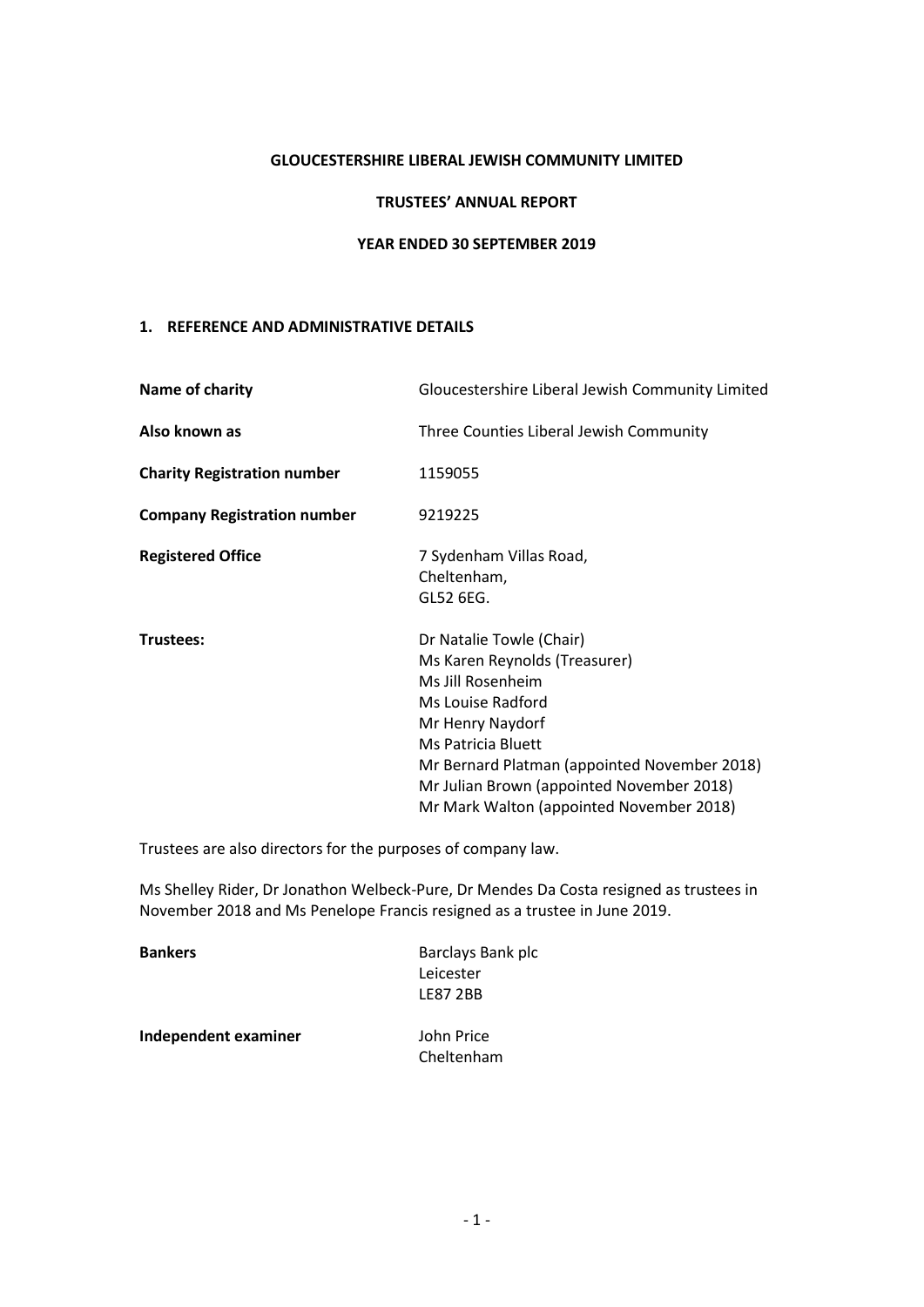#### **2. STRUCTURE, MANAGEMENT AND GOVERNANCE**

#### **Nature of Governing Document**

Gloucestershire Liberal Jewish Community is a company limited by guarantee, incorporated on 15 September 2015 and governed by articles of association.

#### **Recruitment and Appointment of Trustees**

Trustees, who are also directors for the purposes of company law, are recruited from members and are elected at the Annual General Meeting. The Council of trustees may co-opt trustees to fill vacancies. These council members must apply for election at the next Annual General Meeting.

### **Risk Policy**

It is the policy of the trustees to review all risks on regular basis. Each review seeks to establish that all risks are documented and that steps to mitigate such risks are established and executed. As a result of this process, the trustees are satisfied that residual risks are minimal

### **3. OBJECTS, AIMS AND ACTIVITIES**

The trustees confirm that they have referred to the Charity Commission's general guidance on public benefit when reviewing the Trust's aims and objectives and in planning future activities. In particular, the trustees consider how planned activities will contribute to the aims and objectives they have set.

#### **Objects**

The Objects of the Charity are:

- (1) The advancement and practice of the Jewish religion In accordance with the principles of liberal and progressive Judaism which shall include, but not be limited to:
	- (a) the promotion of Jewish values such as social Justice, communal harmony, peace freedom, charity and good deeds, repentance and prayer;
	- (b) maintenance of a synagogue (whether on a permanent or temporary basis) for the purpose of Jewish public worship and social and cultural Interaction;
	- (c) conduct of Jewish religious services for the Members of the Charity and guests (including but not limited to rites of passage);
	- (d) advancement of Jewish education;
	- (e) support for other religious organisations (which shall include, but not be limited to interfaith work); and
	- (f) the provision of pastoral care; and
- (2) The furtherance of such other purposes as are charitable under the laws of England and Wales as the trustees in their discretion decide. In particular by the making of grants or lending of support to other charitable organisations.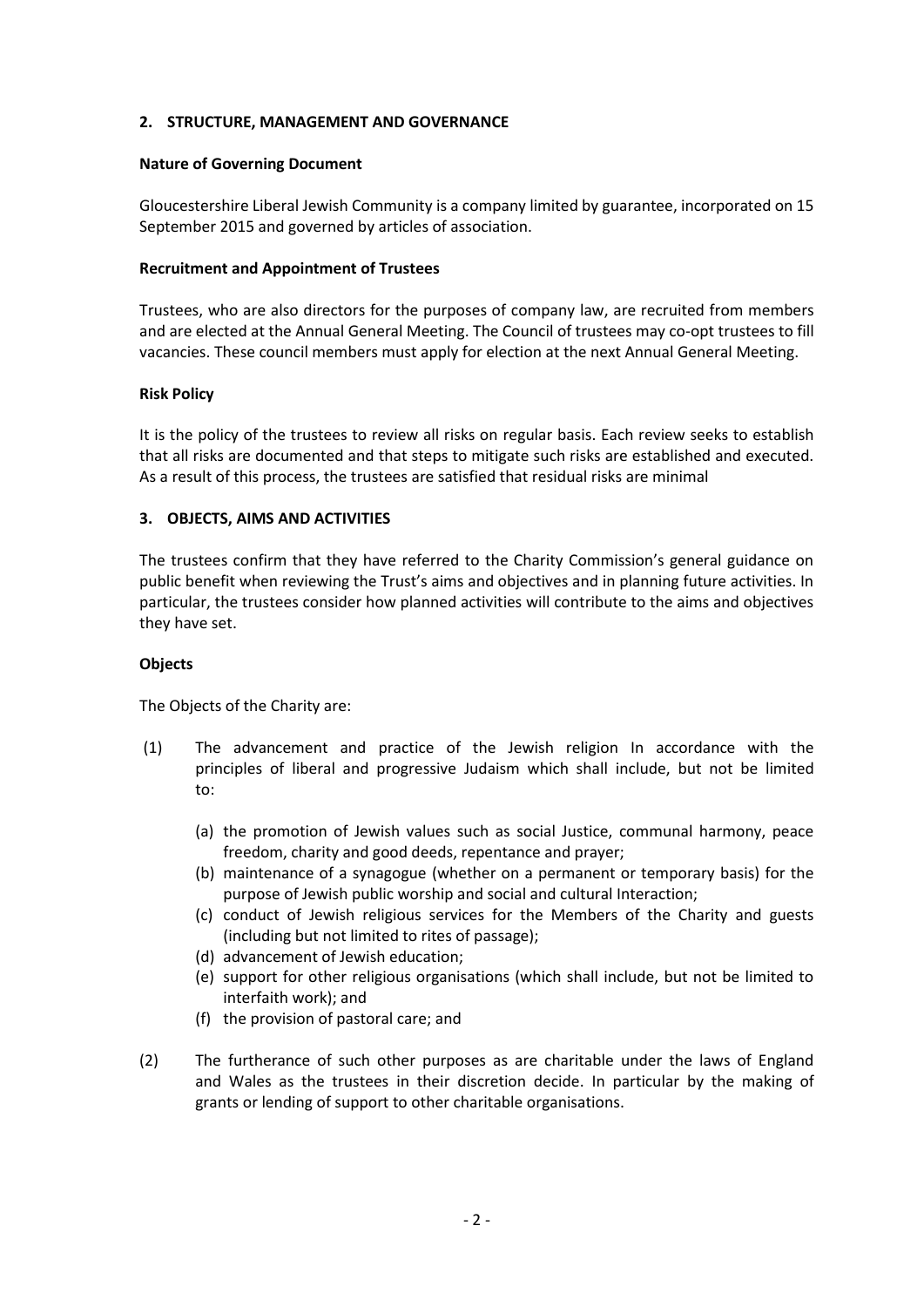### **Activities**

We are open to all Jews and friends of Judaism, and have a diverse calendar of services and events which include shabbat services, festival celebrations, and cultural and social gatherings. This is intermingled with other important life events (from birth, through cheder, bar/bat mitzvah, marriage, to death & bereavement).

Learning opportunities include cheder for the children and adult and family learning gatherings, social and cultural gatherings, and programmes for Bar/Bat Mitzvah and conversion.

In June 2019 Gloucestershire Liberal Jewish Community merged with Hereford Jewish Community. The combined group now operates under the name of 'Three Counties Liberal Jewish Community'. However, we made a decision not to change the legal entity.

We meet in various locations in Gloucestershire, Herefordshire and Worcestershire.

#### **4. FINANCIAL REVIEW**

#### **General**

The results for the year are given in the Statement of Financial Activities on page 6.

#### **Reserves Policy**

Reserves are held to ensure the charity is well placed to meet future demands on its resources. Reserves as at 30 September 2019 were £23,399 and the trustees consider the level of reserves to be adequate.

#### **5. FUTURE STRATEGY**

The charity plans to continue to pursue and develop its activities for the foreseeable future.

#### **6. STATEMENT OF TRUSTEES RESPONSIBILITIES**

The Trustees (who are generally also directors for the purposes of company law) are responsible for preparing the Trustees' Report and the financial statements in accordance with applicable law United Kingdom Accounting Standards (United Kingdom Generally Accepted Accounting Practice).

Company law requires the trustees to prepare financial statements for each financial year which give a true and fair view of the state of affairs of the charitable company and the incoming resources and application of resources, including the income and expenditure, of the charitable company for that period. In preparing these financial statements, the Trustees are required to:

- select suitable accounting policies and then apply them consistently;
- observe the methods and principles of the Charities SORP
- make judgements and estimates that are reasonable and prudent;
- state whether applicable UK Accounting Standards have been followed, subject to any material departures disclosed and explained in the financial statements;
- prepare the financial statements on the going concern basis unless it is inappropriate to assume that the charity will continue in business.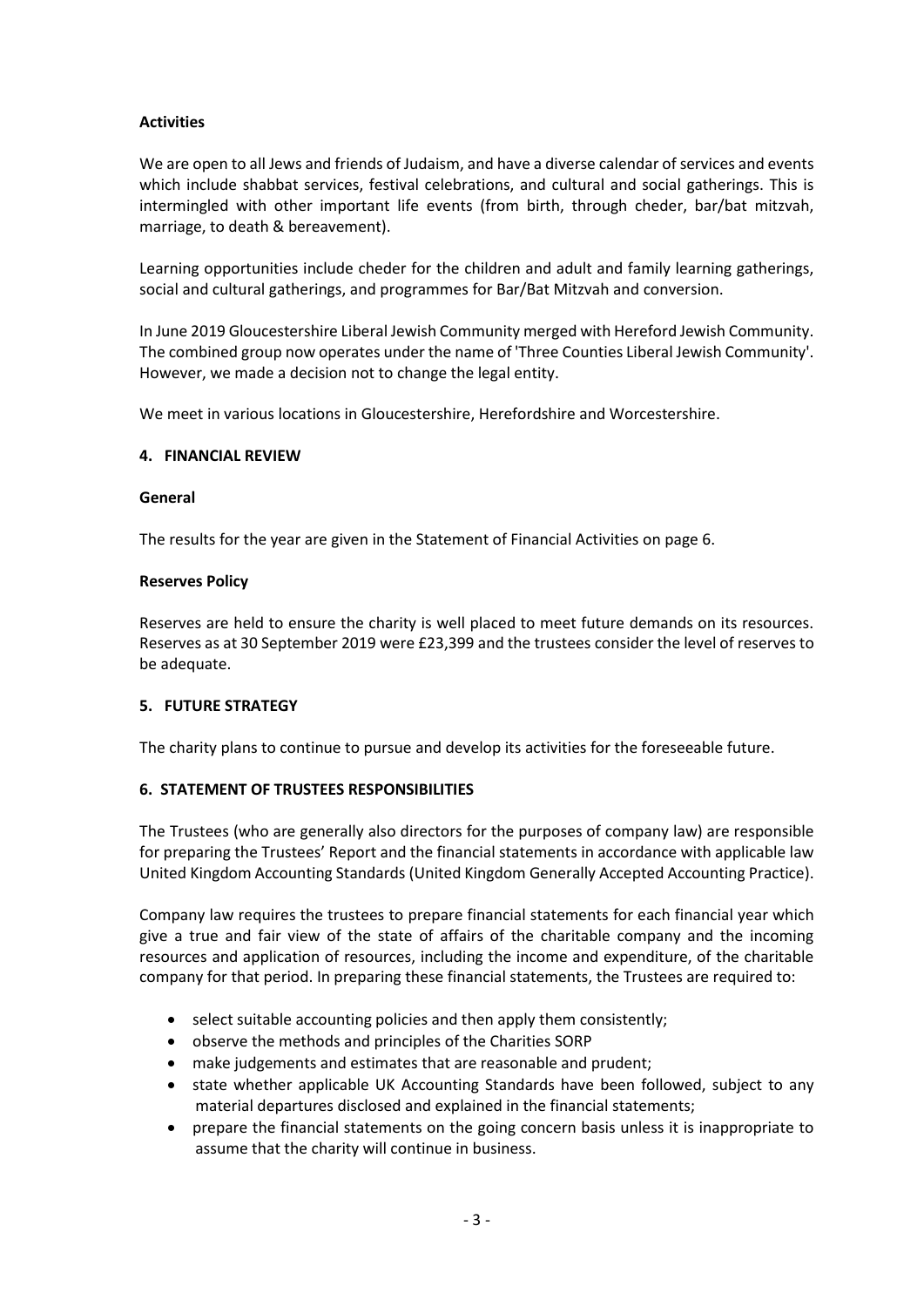The Trustees are responsible for keeping proper accounting records that disclose with reasonable accuracy at any time the financial position of the charitable company, and enable them to ensure that the financial statements comply with the Companies Act 2006. They are also responsible for safeguarding the assets of the charity and hence for taking reasonable steps for the prevention and detection of fraud and other irregularities.

On behalf of the Trustees

KJROgrans

Karen Reynolds 23 October 2019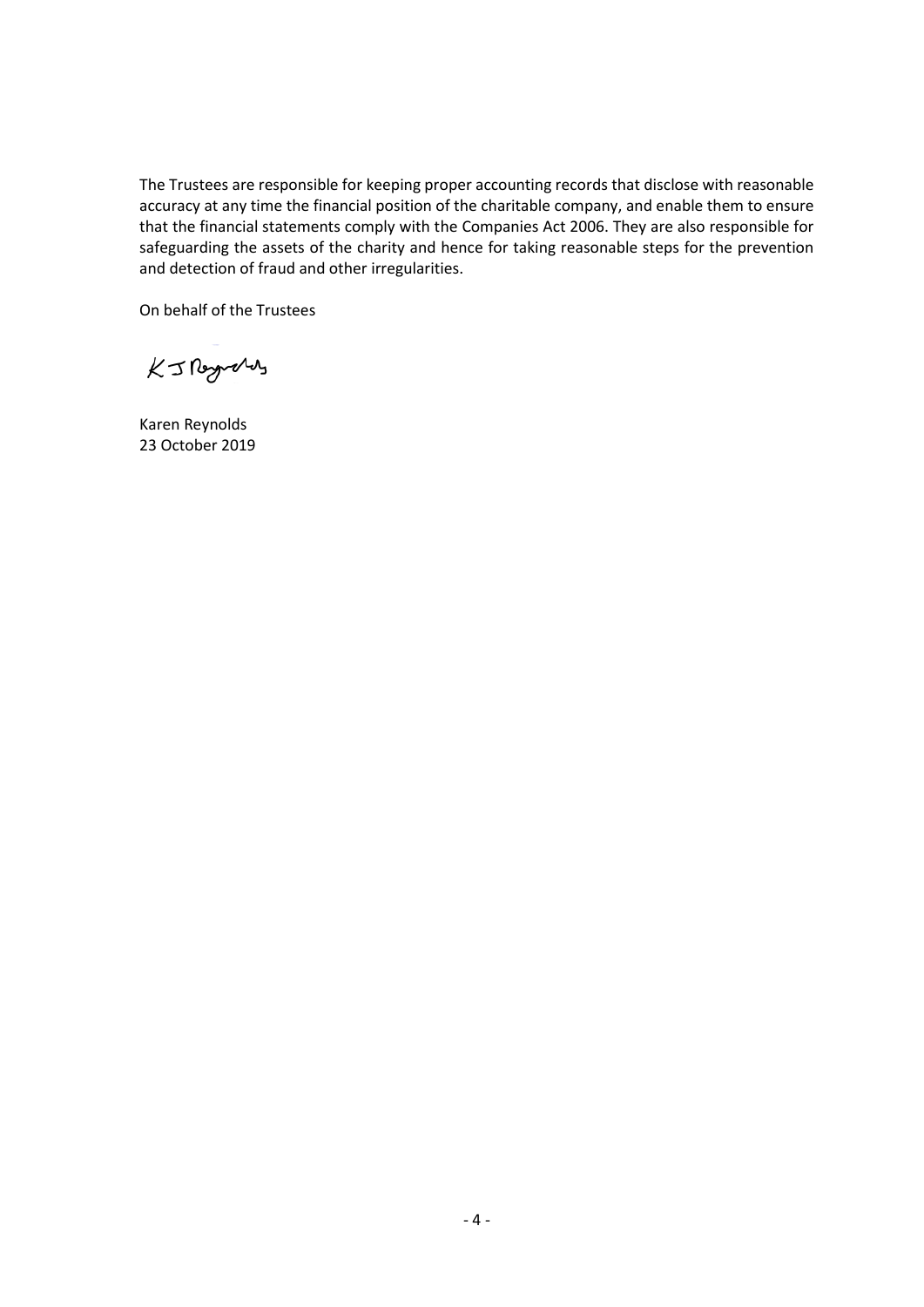# **STATEMENT OF FINANCIAL ACTIVITIES YEAR ENDED 30 SEPTEMBER 2019**

|                                     | <b>Notes</b> | 2019<br>£ | 2018<br>£ |
|-------------------------------------|--------------|-----------|-----------|
| Income from:                        |              |           |           |
| Donations and legacies              | 3            | 26,225    | 24,478    |
| Charitable activities               |              | 3,338     | 2,115     |
| Fundraising                         |              | 4,494     | 3,222     |
| Other trading activities            |              | 1,066     | 1,788     |
| <b>Total incoming resources</b>     |              | 35,123    | 31,603    |
| <b>Expenditure on</b>               |              |           |           |
| Raising funds                       |              | 1,012     | 902       |
| Charitable activities               | 4            | 34,837    | 31,964    |
| <b>Total resources expended</b>     |              | 35,849    | 32,866    |
| Net income                          |              | (726)     | (1, 263)  |
| <b>General fund brought forward</b> |              | 24,125    | 25,388    |
| <b>General fund carried forward</b> |              | 23,399    | 24,125    |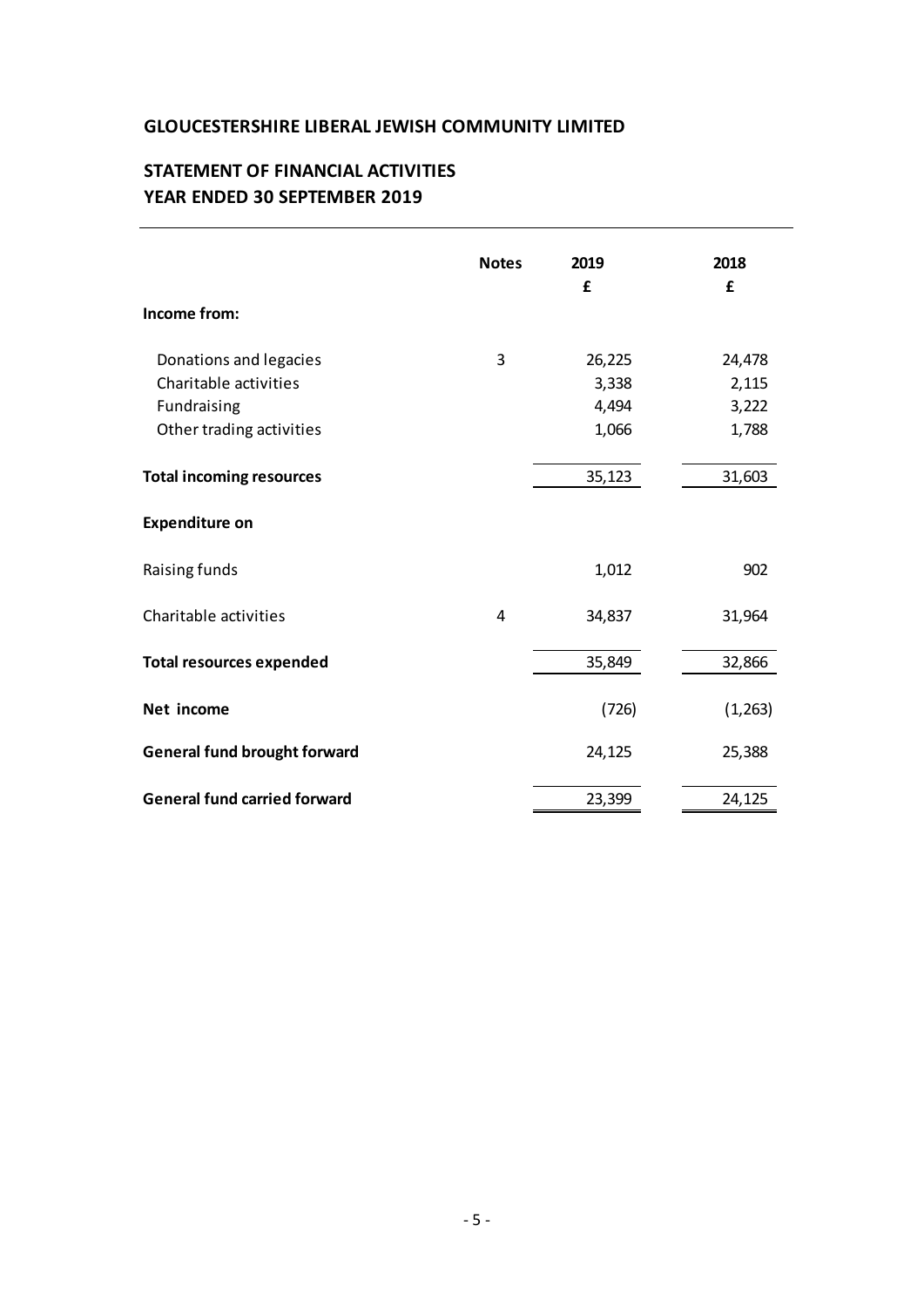## **AS AT 30 SEPTEMBER 2019 BALANCE SHEET**

|                                   | <b>Note</b> | 2019   | 2018   |
|-----------------------------------|-------------|--------|--------|
|                                   |             | £      | £      |
| <b>Current assets</b>             |             |        |        |
| Debtors                           | 6           | 4,397  | 5,835  |
| Cash at bank and in hand          |             | 19,643 | 19,053 |
|                                   |             | 24,040 | 24,888 |
| <b>Creditors: amounts falling</b> |             |        |        |
| due within one year - accruals    | 7           | (641)  | (763)  |
| <b>Net current assets</b>         |             | 23,399 | 24,125 |
| <b>Net assets</b>                 |             | 23,399 | 24,125 |
| Represented by:                   |             |        |        |
| <b>Accumulated funds:</b>         |             |        |        |
| General fund                      |             | 23,399 | 24,125 |

For the year ended 30 September 2019 the company was entitled to exemption from audit under<br>section 477 of the Companies Act 2006 relating to small companies.<br>The members have not required the company to obtain an audit of section 477 of the Companies Act 2006 relating to small companies.

question in accordance with section 476

The directors acknowledge their responsibilities for complying with the requirements of the Act with respect to accounting records and the preparation of accounts

These financial statements have been prepared in accordance with the provisions applicable to companies subject to the small companies regime

These accounts were approved by the trustees on 23 October 2019 and are signed on their behalf by:

Karen Reynolds Treasurer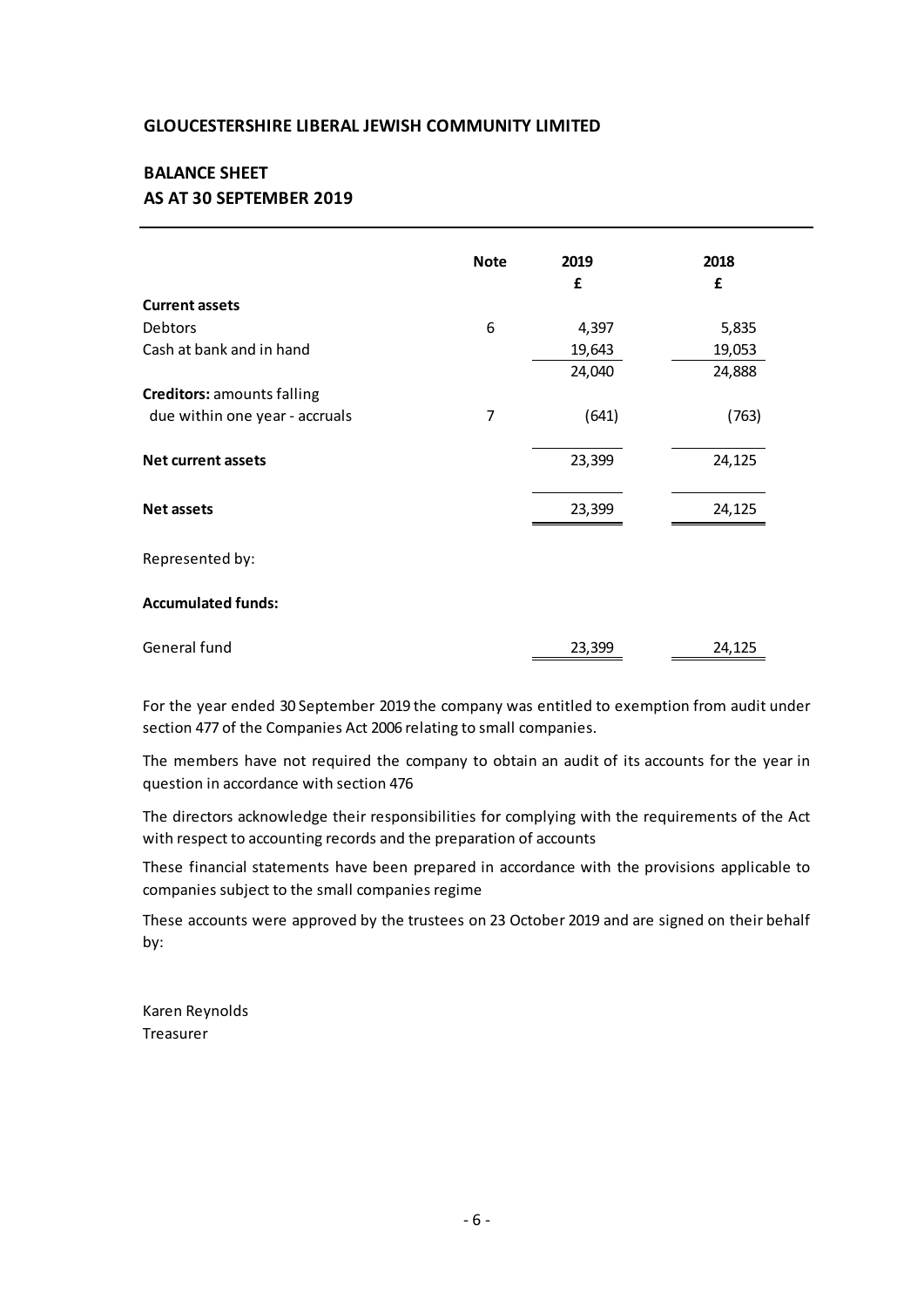# **NOTES TO THE FINANCIAL STATEMENTS YEAR ENDED 30 SEPTEMBER 2019**

#### **1. Company information**

The company is limited by guarantee, registered in England and Wales; it is also a registered charity whose activities are intended to be for the public benefit.

#### **2. Accounting Policies**

#### **Basis of preparation**

**2. Accounting Policies**<br>Basis of preparation<br>The financial statements have been prepared in accordance with Accounting and Reporting by<br>Charities: Statement of Recommended Practice applicable to charities preparing their **Basis of preparation**<br>The financial statements have been prepared in accordance with Accounting and Reporting by<br>Charities: Statement of Recommended Practice applicable to charities preparing their accounts in<br>accordance Basis of preparation<br>The financial statements have been prepared in accordance with Accounting and Reporting by<br>Charities: Statement of Recommended Practice applicable to charities preparing their accounts in<br>accordance wi Charities: Statement of Recommended Practice applicable to charities preparing their accounts in accordance with the Financial Reporting Standard applicable in the UK and Republic of Ireland (FRS 102) (effective 1 January and in accordance with company law.

#### **Going concern**

After making enquiries, the directors are not aware of any material uncertainties that cast doubt on going concern and they have a reasonable expectation that the Company will be able to continue its activities for the foreseeable future, and at least twelve months from the date of After making enquiries, the directors are not aware of any material uncertainties that cast doubt<br>on going concern and they have a reasonable expectation that the Company will be able to<br>continue its activities for the for the financial statements.

#### **Incoming resources**

Voluntary income is recognised as income when received. Where applicable, associated income tax recovery under Gift Aid is recognised when the associated donation is receivable.

#### **Resources expended**

Costs of activities in furtherance of the charity's objects comprise those costs incurred by the charity as a result of the delivery of its service. Governance costs comprise those costs incurred by the charity in meeting its constitutional and statutory requirements.

#### **3. Voluntary income**

|            | 2019   | 2018   |
|------------|--------|--------|
|            |        |        |
| Membership | 21,777 | 20,448 |
| GiftAid    | 4,397  | 3,912  |
| Donation   | 51     | 118    |
|            | 26,225 | 24,478 |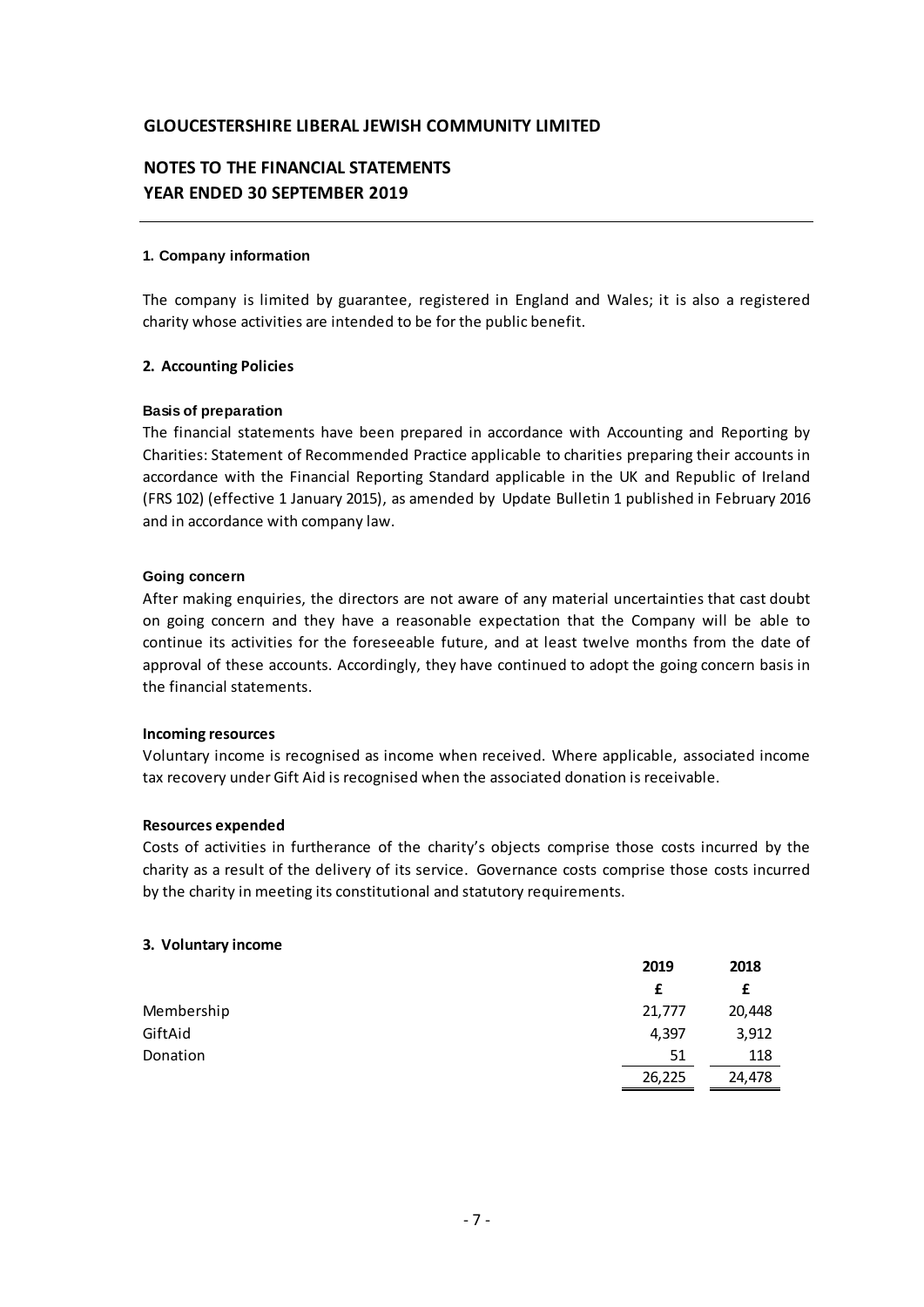# **NOTES TO THE FINANCIAL STATEMENTS YEAR ENDED 30 SEPTEMBER 2019 (continued)**

|                                | 2019   | 2018   |
|--------------------------------|--------|--------|
|                                | £      | £      |
| Liberal Judaism                | 2,436  | 1,650  |
| <b>Remuneration of Rabbi</b>   | 23,984 | 23,058 |
| <b>Expenses of Rabbi</b>       | 1,510  | 2,919  |
| <b>Guest and Student Rabbi</b> | 1,283  |        |
| Venue hire                     | 1,303  | 1,292  |
| Events                         | 2,129  | 1,910  |
| Insurance                      | 545    | 522    |
| Independent examination        | 300    | 300    |
| Getaway                        | 836    |        |
| General expense                | 511    | 313    |
|                                | 34,837 | 31,964 |

### **4. Expenditure on charitable activities**

No remuneration was paid to trustees in either the current or the previous year

### **5. Employee**

The charity employed one person, in the capacity of Rabbi. Her costs were as follows:

|                              | 2019   | 2018   |
|------------------------------|--------|--------|
|                              | £      | £      |
| Salary                       | 21,907 | 21,488 |
| Employers national insurance |        | (569)  |
| Pension costs                | 2,077  | 2,139  |
|                              | 23,984 | 23,058 |
| 6. Debtors                   | 2019   | 2018   |
|                              | £      | £      |
| Gift aid                     | 4,397  | 5,028  |
| Seder prepayment             |        | 200    |
| Getaway prepayment           |        | 607    |
|                              | 4,397  | 5,835  |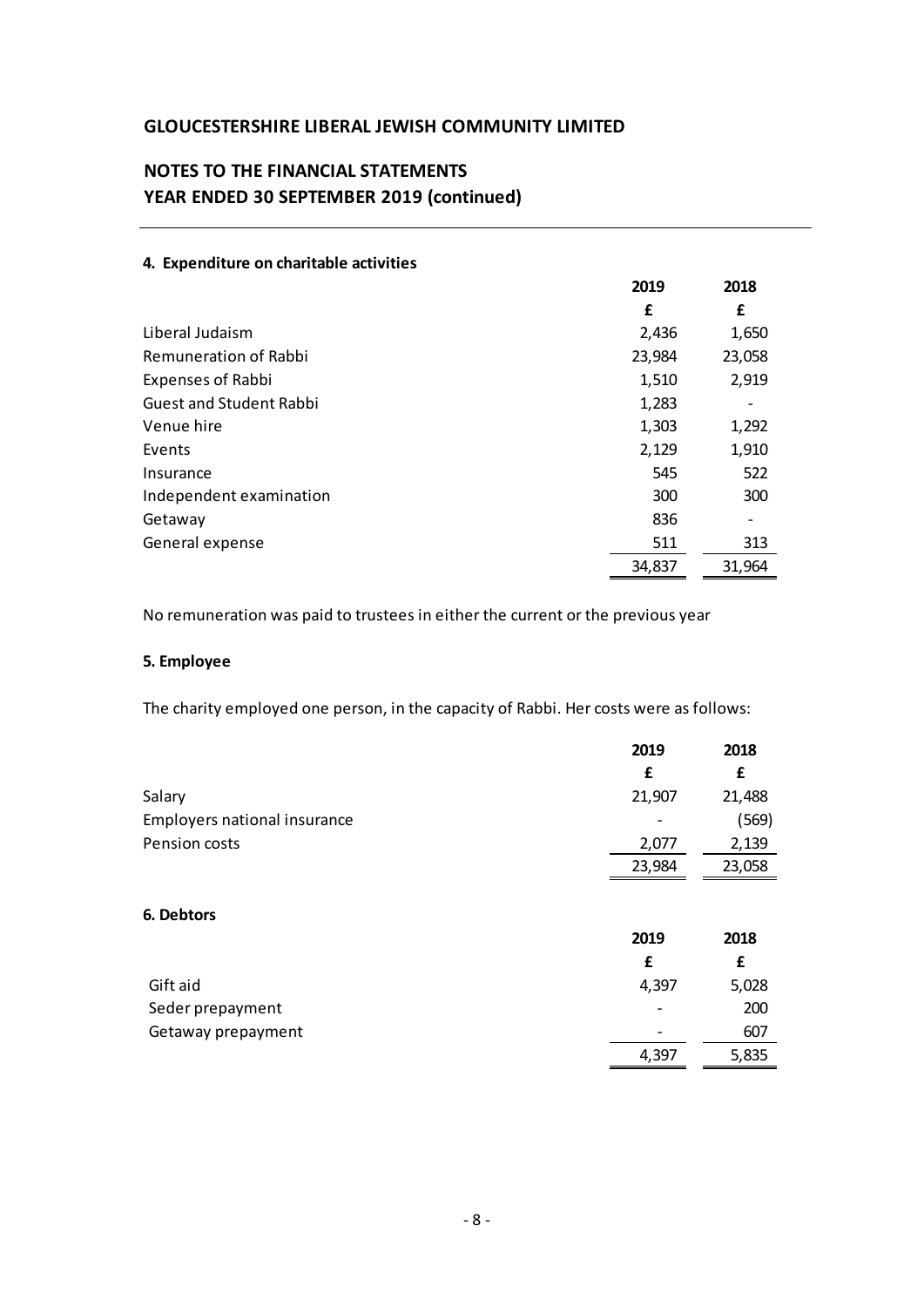# **NOTES TO THE FINANCIAL STATEMENTS YEAR ENDED 30 SEPTEMBER 2019 (continued)**

### **7. Accruals**

|                      | 2019 | 2018                     |
|----------------------|------|--------------------------|
|                      | £    | £                        |
| High Holy Days       | 25   | 70                       |
| Independent Examiner | 300  | 300                      |
| Geraway receipts     |      | 192                      |
| Hall hire            | 92   | 201                      |
| Tea room expenses    | 156  | $\overline{\phantom{0}}$ |
| <b>HMRC - PAYE</b>   | 68   | $\overline{\phantom{a}}$ |
|                      | 641  | 763                      |